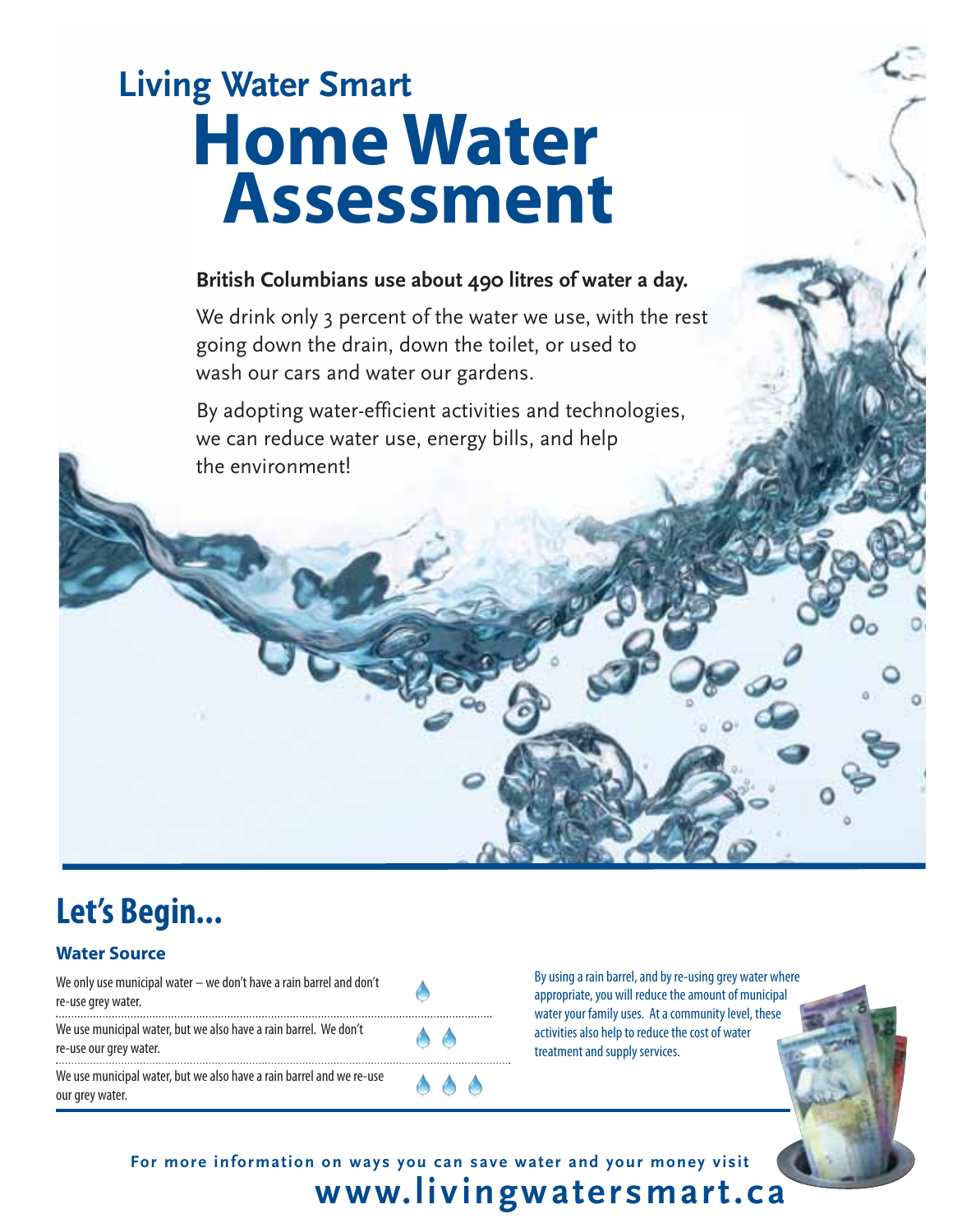

# **Living Water Smart Home Water Assessment**

| Our washing machine is a standard top loader.                                                                                   |  |  |  | Switch to a water-conserving front loading machine as they use about one-third<br>less water than top loading machines, and are more energy efficient as well.                                                                                                                                                        |  |  |
|---------------------------------------------------------------------------------------------------------------------------------|--|--|--|-----------------------------------------------------------------------------------------------------------------------------------------------------------------------------------------------------------------------------------------------------------------------------------------------------------------------|--|--|
| We use a new front loading machine.                                                                                             |  |  |  |                                                                                                                                                                                                                                                                                                                       |  |  |
| We use the washing machine when we only have a partial<br>load of laundry.                                                      |  |  |  | Use a full load each time you wash and use cold water. If you can, adjust the load<br>setting on your machine if it isn't full. You will save water by doing fewer loads of                                                                                                                                           |  |  |
| We only wash full loads of laundry in our washing machine.                                                                      |  |  |  | laundry, and your machine will be most efficient.                                                                                                                                                                                                                                                                     |  |  |
| We use regular laundry soap.                                                                                                    |  |  |  | Phosphates and nitrogen can alter the health of streams, lakes, and other water<br>bodies. Switch to detergents that are phosphate and nitrogen-free, and<br>vegetable-based when possible.                                                                                                                           |  |  |
| We always use phosphate- and nitrogen-free dish soap.                                                                           |  |  |  |                                                                                                                                                                                                                                                                                                                       |  |  |
| <b>Kitchen</b>                                                                                                                  |  |  |  |                                                                                                                                                                                                                                                                                                                       |  |  |
| We use a regular dishwasher, and sometimes run it when it is only<br>partially full.                                            |  |  |  | Always make sure your dishwasher is full, and use the economy cycle. If<br>you can, wash full sinks of dishes by hand, or switch to a water-conserving,<br>energy-efficient dishwasher to save up to half of the water you would<br>normally use.                                                                     |  |  |
| We use a regular dishwasher, but only run it when it is full. Or we<br>wash by hand once a day, and with a full sink of dishes. |  |  |  |                                                                                                                                                                                                                                                                                                                       |  |  |
| We use a new water-conserving, energy-efficient dishwasher,<br>and we only run it when it is full.                              |  |  |  |                                                                                                                                                                                                                                                                                                                       |  |  |
| <b>Taps and Pipes</b>                                                                                                           |  |  |  |                                                                                                                                                                                                                                                                                                                       |  |  |
| When running, our tap uses 15 litres of water<br>per minute or more.                                                            |  |  |  | Install low flow taps, or aerators / washers to reduce your taps' flow rate.<br>This not only saves water, but also conserves energy by using                                                                                                                                                                         |  |  |
| Our tap uses between 9 litres and 15 litres of water<br>per minute.                                                             |  |  |  | less hot water.                                                                                                                                                                                                                                                                                                       |  |  |
| Our tap uses 9 litres of water<br>per minute or less.                                                                           |  |  |  |                                                                                                                                                                                                                                                                                                                       |  |  |
| There are leaky taps and pipes in<br>our home.                                                                                  |  |  |  | Install low flow taps, or aerators / washers to reduce your taps' flow rate.<br>This will not only save water, but also conserve energy by using<br>less hot water. ■■<br>Replace the washers and valve seals on leaky taps as soon as<br>possible - drips add up to hundreds of litres of wasted<br>water each year. |  |  |
| We don't know if there are any leaky taps<br>or pipes in our home.                                                              |  |  |  |                                                                                                                                                                                                                                                                                                                       |  |  |
| We do not have any leaky taps or pipes in our home.                                                                             |  |  |  |                                                                                                                                                                                                                                                                                                                       |  |  |

Place a large bucket under your tap and run for 10 seconds on full. Measure how much water is in the bucket and multiply by 6 to find out your litres per minute flow rate.

Inside, look for water marks on floors, walls, and ceilings to see if indoor pipes are leaking. Outside, look for standing water on the ground when there has been no rain – it may be a broken underground pipe.

#### **A WATER WISE FACT**

The average adult drinks only about 1.5 litres of water per day, and that includes water used in drinks such as coffee, tea and juice.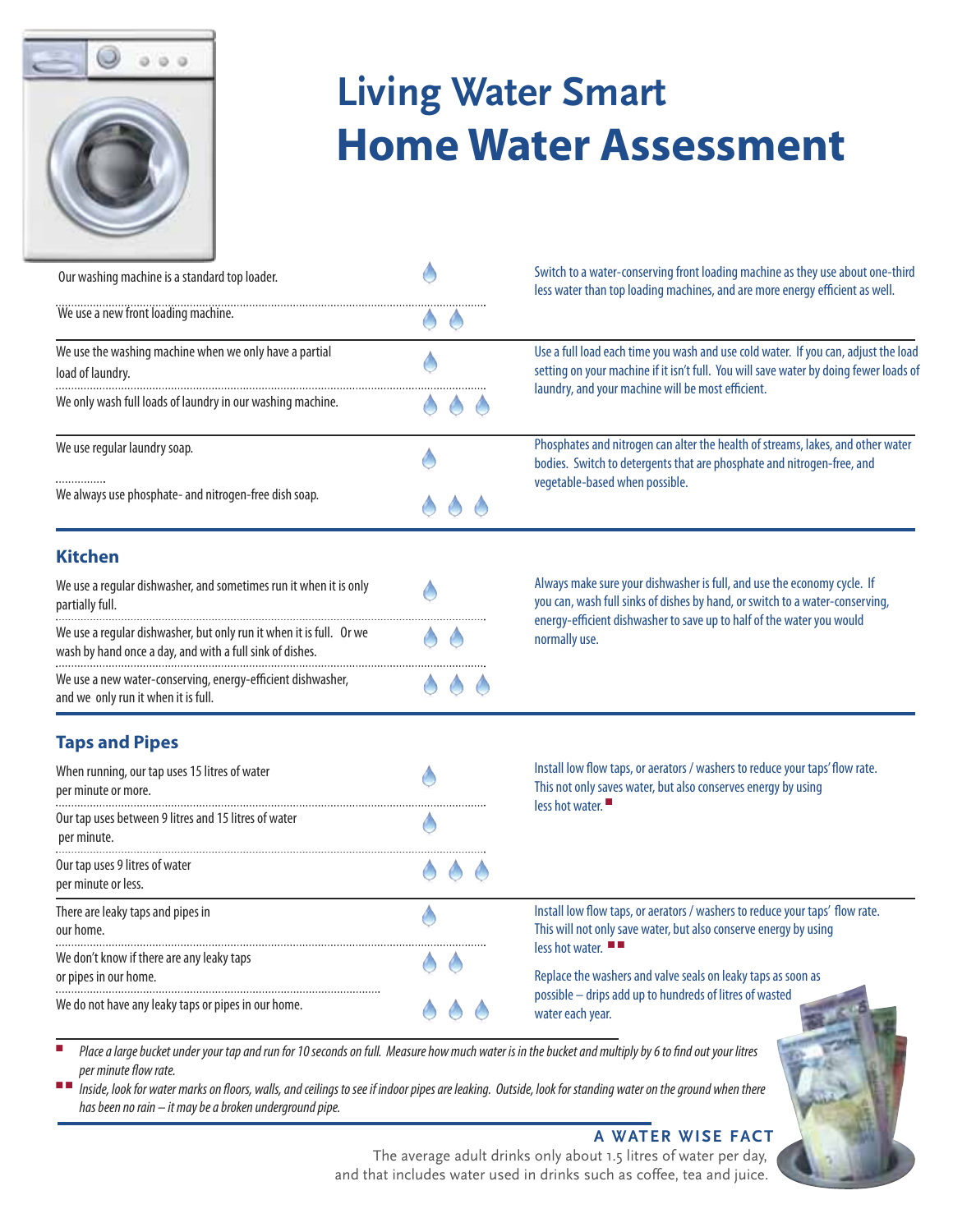## **Living Water Smart Home Water Assessment**

 $\mathbf{w}$ 

| <b>Garden and Outdoors</b>                                                                                                                                                                 |                                                                                                                                                           |  |  |                                                                                                                                                                                                     |  |  |
|--------------------------------------------------------------------------------------------------------------------------------------------------------------------------------------------|-----------------------------------------------------------------------------------------------------------------------------------------------------------|--|--|-----------------------------------------------------------------------------------------------------------------------------------------------------------------------------------------------------|--|--|
| We wash our car / truck often, on a paved surface with<br>a hose and no trigger sprayer.                                                                                                   | Buckets and trigger sprayers help reduce the amount of water used. Lawns<br>will absorb water back into the soil, reducing water lost to the storm sewer. |  |  |                                                                                                                                                                                                     |  |  |
| We wash our car / truck often, but on the lawn with a bucket and<br>a hose with a trigger sprayer.                                                                                         |                                                                                                                                                           |  |  | Commercial car washes typically recycle the water they use.                                                                                                                                         |  |  |
| We rarely wash our car / truck, on the lawn with a bucket and a<br>hose with a trigger sprayer, or at a car wash.                                                                          |                                                                                                                                                           |  |  |                                                                                                                                                                                                     |  |  |
| Our car / truck leaks oil and radiator fluid.                                                                                                                                              |                                                                                                                                                           |  |  | Leaked oil and other fluids get washed by the rain into our water systems.<br>By keeping your car / truck leak-free, you help keep our water clean.                                                 |  |  |
| Every once in a while our car / truck leaks oil and / or radiator fluid.                                                                                                                   |                                                                                                                                                           |  |  |                                                                                                                                                                                                     |  |  |
| Our car / truck has no leaks, as it is well maintained.                                                                                                                                    |                                                                                                                                                           |  |  |                                                                                                                                                                                                     |  |  |
| We use an inefficient method to water our outdoor green space<br>(e.g. poorly controlled automatic sprinklers).                                                                            |                                                                                                                                                           |  |  | By providing only as much water as your garden needs, you avoid wasting<br>water. Put an empty tuna can on your lawn to catch and measure the                                                       |  |  |
| We use a more efficient method to water our outdoor green space<br>(e.g. semi-automatic sprinklers or hose with trigger sprayer).                                                          |                                                                                                                                                           |  |  | output of your sprinklers - only water "one tuna can" per week. Consider<br>planting hardy plants and native species that are drought tolerant as well.                                             |  |  |
| We water our outdoor green space very efficiently (e.g. using a<br>watering can or carefully controlled automatic sprinklers).                                                             |                                                                                                                                                           |  |  |                                                                                                                                                                                                     |  |  |
| We always water our plants and outdoor green space during midday.                                                                                                                          |                                                                                                                                                           |  |  | When you water during the early morning or early evening, you reduce the<br>amount of water lost by evaporation, so you don't have to water as often,                                               |  |  |
| We sometimes water our plants and outdoor green space during<br>midday, but also in the early morning or early evening.                                                                    |                                                                                                                                                           |  |  | and you save water.                                                                                                                                                                                 |  |  |
| We only water our plants and outdoor green space in the early<br>morning or early evening.                                                                                                 |                                                                                                                                                           |  |  |                                                                                                                                                                                                     |  |  |
| We fertilize outdoors often, using lots of fertilizer. We also use<br>pesticides and herbicides frequently, in any weather.                                                                |                                                                                                                                                           |  |  | Fertilizers and chemicals enter the water system and can pollute streams,<br>lakes, groundwater and other water sources. Use hardy plants that don't                                                |  |  |
| We only use as much fertilizer as our plants need, and use pesticides<br>and herbicides only once in a while.<br>                                                                          |                                                                                                                                                           |  |  | require fertilizing in your soil, especially native species. Never use<br>chemicals in the rain or wind.                                                                                            |  |  |
| We have hardy plants that don't need to be fertilized, and use<br>non-chemical control methods.                                                                                            |                                                                                                                                                           |  |  |                                                                                                                                                                                                     |  |  |
| When renovating or doing other home projects, we always wash<br>our brushes, tools, and containers outside near the street, gutter,<br>or storm drain, and we never cover loose materials. |                                                                                                                                                           |  |  | For water-based materials clean paint brushes, tools and containers<br>in the sink, so that the water may be treated. Dispose of oil<br>paints, thinners, thinner residue, and paint strippers at a |  |  |
| We keep liquid paint products and solvents away from storm drains,<br>always use appropriate clean-up procedures, and cover loose materials.                                               |                                                                                                                                                           |  |  | hazardous waste disposal facility. Covering loose<br>materials prevents them from being blown or<br>washed into the storm drain and ending up in                                                    |  |  |
| When renovating or doing other home projects, we always clean our<br>brushes, tools and containers in the sink and cover loose materials.                                                  |                                                                                                                                                           |  |  | streams and other water bodies, where they<br>can be harmful to fish.                                                                                                                               |  |  |

#### **A WATER WISE FACT**

Dripping taps are a major cause of wasted water and can also cause water damage in the home. Fixing a dripping tap can save up to 300 litres of quality B.C. drinking water per week.